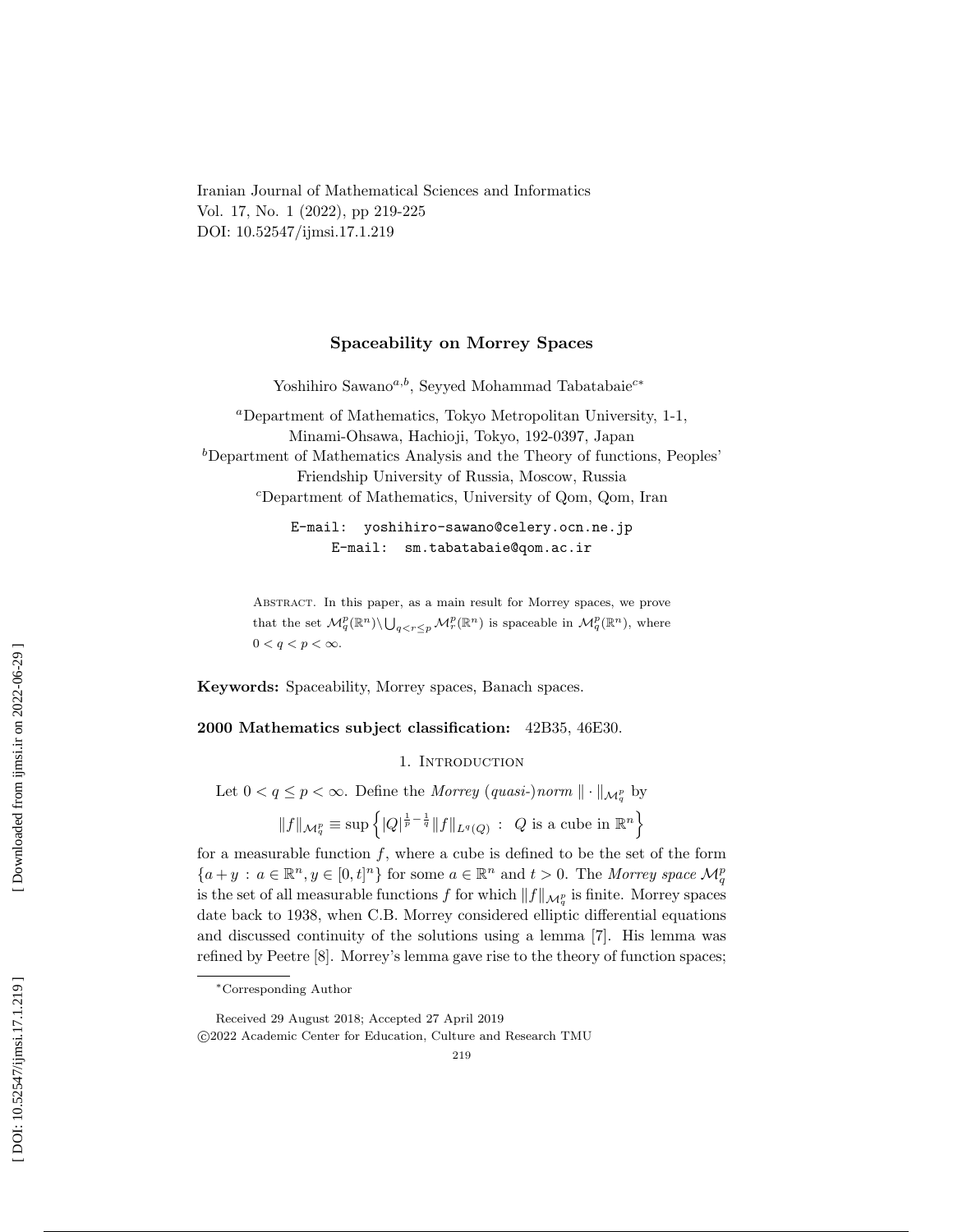see [8] and [10]. The function spaces dealt with are called Morrey spaces. Let  $0 < q < p < \infty$ . For each  $r \in (q, p]$  the set  $\mathcal{M}_r^p$  is a proper subset of  $\mathcal{M}_q^p$  [4, 9]. In this paper, we show that the difference of these two sets is large enough. Precisely, by a techmical lemma we prove:

**Theorem 1.1.** If  $0 < q < p$ , then  $\mathcal{M}_q^p \setminus \bigcup_{q < r \leq p} \mathcal{M}_r^p$  is a spaceable subset of  $\mathcal{M}^p_q$ .

Another different proof will also be given via [6, Theorem 3.3]. We recall that a subset S of a topological vector space X is called *spaceable* if  $S \cup \{0\}$  contains a closed infinite-dimensional linear subspace of  $X$ . The concepts spaceability and lineability were introduced by the paper [1] and then have been studied on different kinds of function or sequence spaces (see [5, 6]). In particular, for spaceability of the difference of Lebesgue spaces (see [2, 3, 11]).

### 2. Main Result

Let  $p > q > 0$  and  $R > 1$  be fixed so that

$$
(R+1)^{-\frac{1}{p}} = 2^{\frac{1}{q}}(1+R)^{-\frac{1}{q}}.
$$
\n(2.1)

For a vector  $\varepsilon \in \{0,1\}^n$ , we define an affine transformation  $T_{\varepsilon}$  by

$$
T_{\varepsilon}(x) \equiv \frac{1}{R+1}x + \frac{R}{R+1}\varepsilon \quad (x \in \mathbb{R}^n).
$$

Let  $E_0 := [0,1]^n$ . Suppose that we have defined  $E_0, E_1, E_2, \ldots, E_j$ . Define

$$
E_{j+1} := \bigcup_{\varepsilon \in \{0,1\}^n} T_{\varepsilon}(E_j)
$$

and

$$
E_{j,0} := [0, (1+R)^{-j}]^n.
$$

The following technical lemma is proved in [10, Proposition 4.1]. Here, for the sake of convenience of readers, we reproduce the proof.

Lemma 2.1. Under above notations we have

$$
\|\chi_{E_j}\|_{\mathcal{M}_q^p} \sim (1+R)^{-j\frac{n}{p}} = \|\chi_{E_{j,0}}\|_{\mathcal{M}_q^p} = \|\chi_{E_{j,0}}\|_p = \|\chi_{E_j}\|_q, \tag{2.2}
$$

where the implicit constants in  $\sim$  does not depend on j but can depend on p and q and  $\|\cdot\|_{\mathcal{M}^p_q}$  is the Morrey norm.

Proof. A direct calculation shows that

$$
\|\chi_{E_j}\|_{\mathcal{M}_q^p} \ge \|\chi_{E_{j,0}}\|_{\mathcal{M}_q^p} = (1+R)^{-j\frac{n}{p}} = \|\chi_{E_{j,0}}\|_p = \|\chi_{E_j}\|_q,
$$

Thus, we need to show

$$
\|\chi_{E_j}\|_{\mathcal{M}^p_q} \lesssim \|\chi_{E_{j,0}}\|_p.
$$

Let us calculate

$$
\|\chi_{E_j}\|_{\mathcal{M}_q^p} \sim \sup_{S \in \mathcal{Q}} |S|^{\frac{1}{p}-\frac{1}{q}} |S \cap E_j|^{\frac{1}{q}},
$$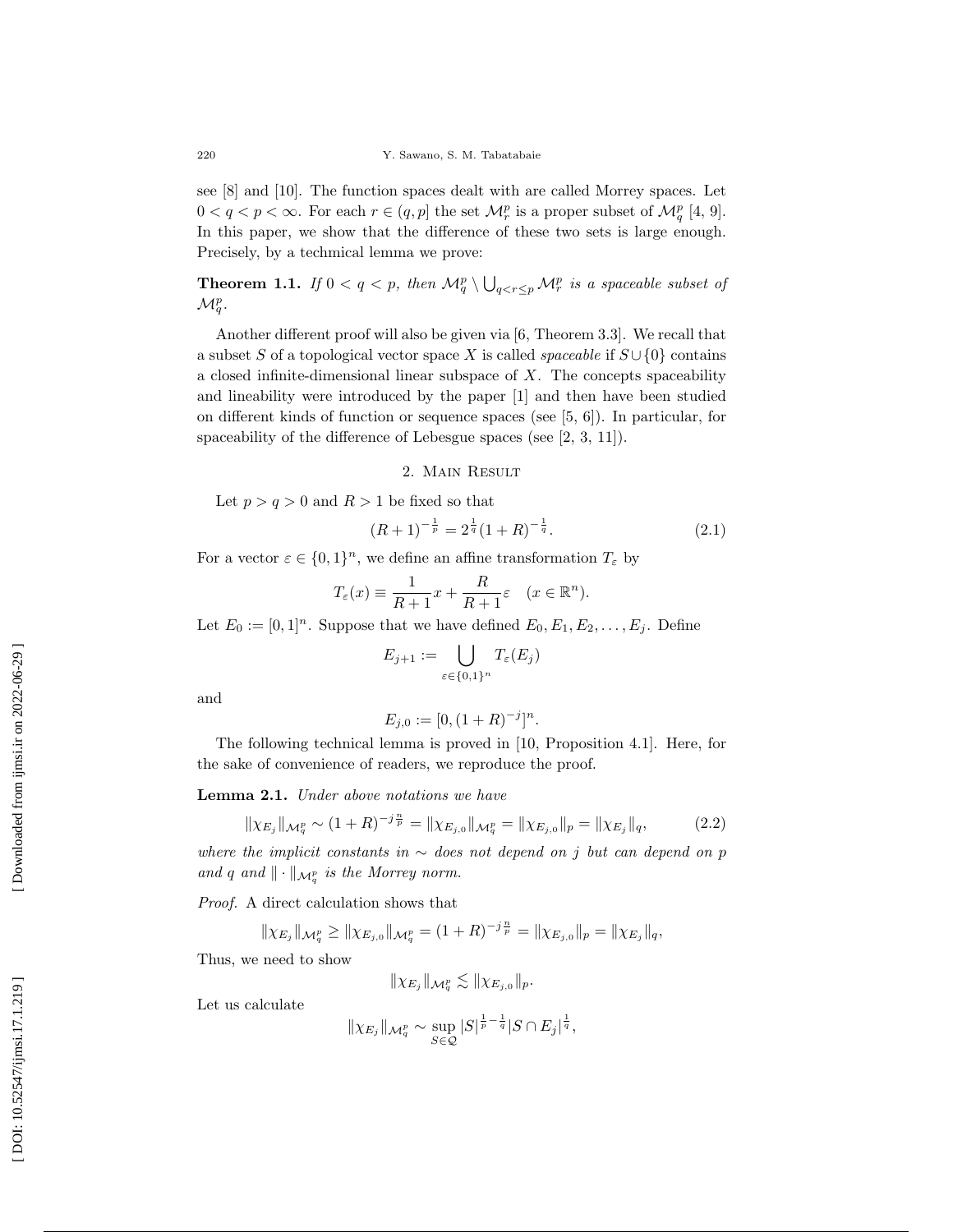where Q denotes the set of all cubes. Fix  $j \in \mathbb{N}$ . Let us temporally say that  $Q \in \mathcal{Q}$  is wasteful, if there exists a cube  $S \in \mathcal{Q}$  such that

$$
|Q|^{\frac{1}{p}-\frac{1}{q}}|Q \cap E_j|^{\frac{1}{q}} < |S|^{\frac{1}{p}-\frac{1}{q}}|S \cap E_j|^{\frac{1}{q}}.
$$

Thus by definition, if  $\ell(Q) := |Q|^{\frac{1}{n}} > 1$ , then

$$
|Q|^{\frac{1}{p}-\frac{1}{q}}|Q \cap E_j|^{\frac{1}{q}} < |E_j|^{\frac{1}{q}} = |[0,1]^n|^{\frac{1}{p}-\frac{1}{q}}|[0,1]^n \cap E_j|^{\frac{1}{q}}.
$$

In addition, if the side-length of a cube Q is less than  $(R + 1)^{-j}$ , then it is wasteful. Indeed, then the equalities

$$
\sup \left\{ |Q|^{\frac{1}{p} - \frac{1}{q}} |Q \cap E_j|^{\frac{1}{q}} : Q \in \mathcal{Q}, |Q| \le (R+1)^{-jn} \right\}
$$
  
= 
$$
\sup \{ |Q|^{\frac{1}{p} - \frac{1}{q}} |Q \cap E_j|^{\frac{1}{q}} : Q \in \mathcal{Q}, Q \subset E_j \}
$$
  
= 
$$
\sup \left\{ |Q|^{\frac{1}{p}} : Q \in \mathcal{Q}, Q \subset E_j \right\}
$$
  
= 
$$
|E_{j,0}|^{\frac{1}{p}}
$$

hold. Here, we obtain the first equality by translating Q so that Q which is included in  $E_{j,0}$ . This calculation shows that

$$
|Q|^{\frac{1}{p}-\frac{1}{q}}|Q\cap E_j|^{\frac{1}{q}}<|E_{j,0}|^{\frac{1}{p}}
$$

for any such cube. Thus, if the cube Q is not wasteful, then  $(R+1)^{-j} \leq$  $\ell(Q) \leq 1$ . So, there exists  $k \in \{1, 2, ..., n\}$  such that  $(R + 1)^{-kn} \leq |Q| \leq$  $(R+1)^{-(k-1)n}$ . In this case, since any connected component P of  $E_k$  satisfies  $(R+1)^{-kn} = |P| \leq |Q| \leq (R+1)^{-(k-1)n}$ , 3Q contains a connected component of  $E_k$ . Hence, it follows that

 $\|\chi_{E_j}\|_{\mathcal{M}^p_q}$  $\sim \sup\{|Q|^{\frac{1}{p}-\frac{1}{q}}|Q \cap E_j|^{\frac{1}{q}} : Q \text{ contains a connected component of } E_j \}.$ 

Let S be a cube which contains a connected component of  $E_j$  and is not wasteful. By symmetry, we may assume  $S = I \times I \times \cdots \times I$  for some interval I. We define

$$
S^* := \text{co} \left( \bigcup \{ W : W \text{ is a connected component of } E_j \text{ intersecting } S \} \right),
$$

where  $co(A)$  stands for the smallest convex set containing a set A. Then a geometric observation shows that  $S^*$  engulfs  $k^n$  connected component of  $E_j$ for some  $1 \leq k \leq 2^j$ . Take an integer l such that  $2^{l-1} \leq k \leq 2^l$ . Then we have

$$
|S^* \cap E_j| = k^n (1 + R)^{-jn}, \quad |S^*| \sim (1 + R)^{-jn + ln}.
$$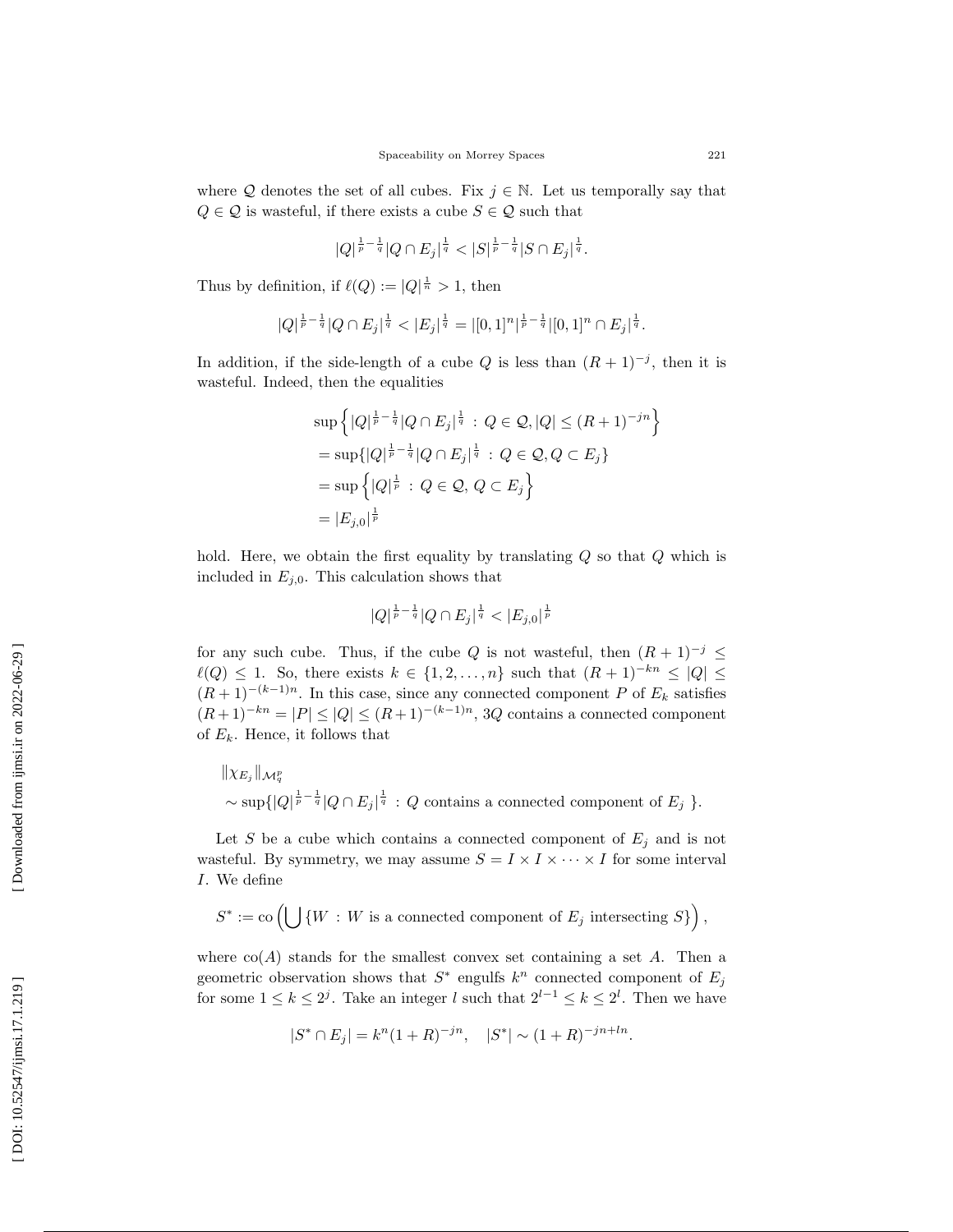Consequently, from (2.1) we have

$$
|S^*|^{\frac{1}{p}-\frac{1}{q}}|S^* \cap E_j|^{\frac{1}{q}} \sim 2^{\frac{ln}{q}} (1+R)^{-\frac{in}{q}} (1+R)^{(-j+l)\left(\frac{n}{p}-\frac{n}{q}\right)}
$$
  
=  $2^{\frac{ln}{q}} (1+R)^{-j\frac{n}{p}+ln\left(\frac{1}{p}-\frac{1}{q}\right)}$   
=  $2^{\frac{ln}{q}} (1+R)^{ln\left(\frac{1}{p}-\frac{1}{q}\right)} (1+R)^{-j\frac{n}{p}} = (1+R)^{-j\frac{n}{p}}.$ 

Therefore, (2.2) is obtained.

So, we can say that the Morrey norm  $\|\cdot\|_{\mathcal{M}^p_q}$  reflects local regularity of the functions more precisely than the Lebesgue norm  $\|\cdot\|_p$ .

A chain of equalities in  $(2.2)$  is the motivation of choosing R in  $(2.1)$ .

*Remark* 2.2. In Lemma 2.1, if one defines  $F_j := \{x \in \mathbb{R}^n : (R+1)^{-j}x \in E_j\},\$ then  $\{F_j\}_{j=1}^{\infty}$  is an increasing sequence of sets and each  $F_j$  is made up of disjoint union of cubes of length 1,  $\|\chi_{F_j}\|_{\mathcal{M}^p_q} \sim 1$ , and each component of  $F_j$  is a cube of size 1.

**Proposition 2.3.** Let  $0 < q < r \leq p$ . Then  $\|\chi_{F_j}\|_{\mathcal{M}^p_r} \geq \left(\frac{1+R}{2}\right)^{\left(\frac{n}{q}-\frac{n}{r}\right)j}$ , and so that  $\lim_{j\to\infty} ||\chi_{F_j}||_{\mathcal{M}_r^p} = \infty$ .

Proof. Simply use

$$
\|\chi_{F_j}\|_{\mathcal{M}_r^p} \ge (1+R)^{\frac{jn}{p}-\frac{jn}{r}}|F_j|^{\frac{1}{r}} = (1+R)^{\frac{jn}{q}-\frac{jn}{r}}|F_j|^{\frac{1}{r}-\frac{1}{q}} = \left(\frac{1+R}{2}\right)^{(\frac{n}{q}-\frac{n}{r})j}.
$$

Now, we prove the main result of this paper.

Proof of Theorem 1.1. Under above notations, put

$$
F := \bigcup_{j=1}^{\infty} F_j.
$$
\n(2.3)

 $\Box$ 

Then  $\chi_F \in \mathcal{M}_q^p$ . For each  $j = 1, 2, 3, \dots$  let us define

$$
g_j(x) := \chi_F((R+1)^{-j-1}x) - \chi_F((R+1)^{-j}x) \qquad (x \in \mathbb{R}^n),
$$

and

$$
h_j(x) := \chi_F(R^{-j-1}x) \quad (x \in \mathbb{R}^n).
$$

Then by Lemma 2.1 we have  $||g_j||_{\mathcal{M}_q^p} \sim ||h_j||_{\mathcal{M}_q^p} < \infty$ , while  $||g_j||_{\mathcal{M}_r^p} \sim$  $||h_j||_{\mathcal{M}_r^p} = \infty$  for all  $q < r \leq p$ . We set

$$
V:=\left\{\sum_{j=1}^\infty \lambda_j g_j\,:\,\text{for all } j,\lambda_j\in\mathbb{C}\right\}\bigcap \mathcal{M}^p_q.
$$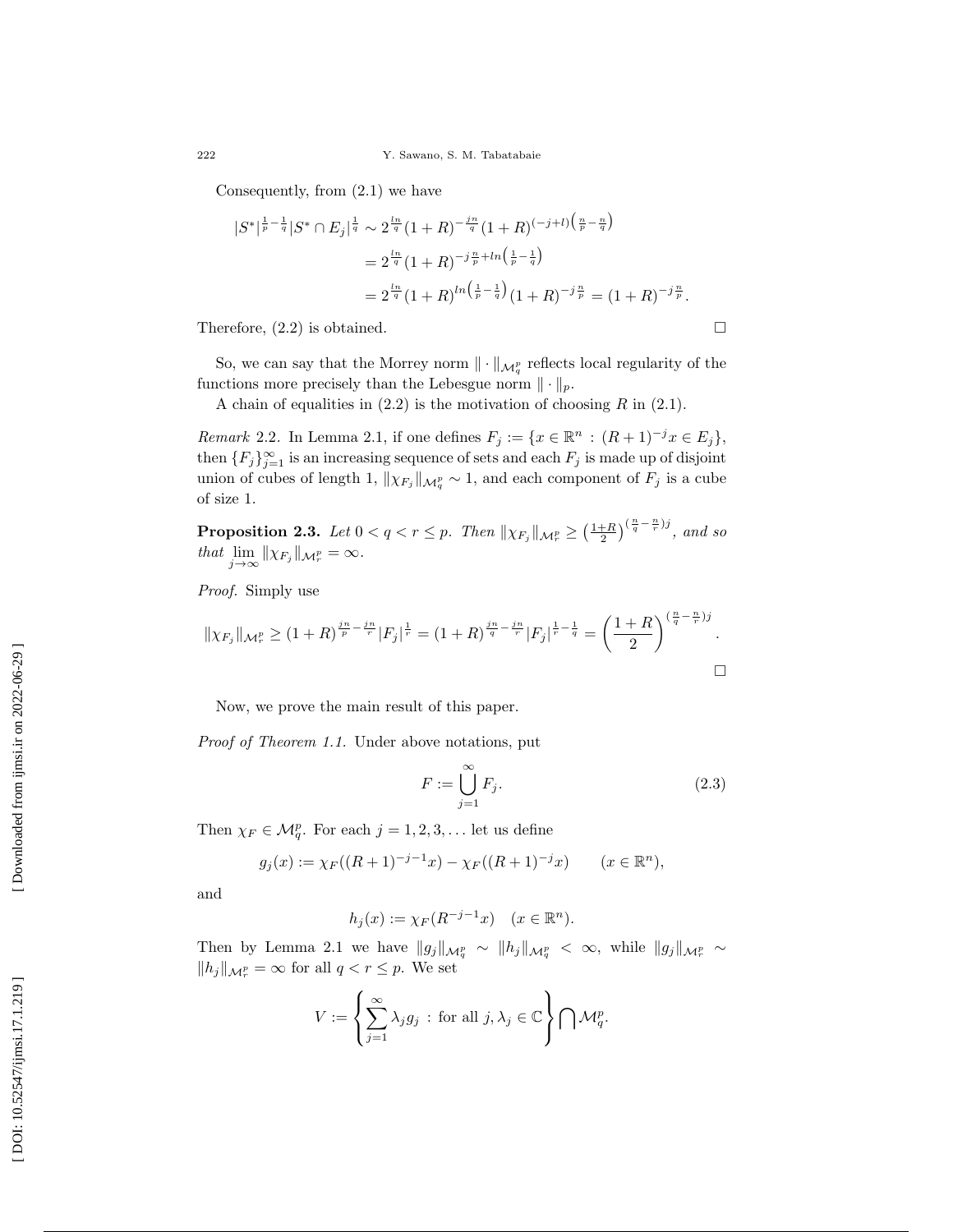Since the convergence with norm of  $\mathcal{M}_q^p$  is stronger than the almost eveywhere convergence, V is closed in  $\mathcal{M}_q^p$ . Also, note that

$$
V \cap \bigcup_{q < r \le p} \mathcal{M}_r^p = \{0\},\
$$

since the charactristic function  $\chi_F$  belongs to the set  $\mathcal{M}_q^p \setminus \bigcup_{q < r \leq p} \mathcal{M}_r^p$ . Therefore,  $\mathcal{M}_q^p \setminus \bigcup_{q < r \leq p} \mathcal{M}_r^p$  is spaceable in  $\mathcal{M}_q^p$ .  $\Box$ 

Here is an alternative proof of Thoerem 1.1 with  $q \geq 1$  using a result by Kitson and Timoney [6]. We invoke this result from [6].

**Theorem 2.4.** [6, Theorem 3.3]. Let  $Z_m$  ( $m \in \mathbb{N}$ ) be Banach spaces and X a Fréchet space. Let  $T_m: Z_m \to X$  be continuous linear operators and Y the linear span of  $\bigcup_{m=1}^{\infty}$  $\sum_{m=1}^{\infty} T_m(Z_m)$ . If Y is not closed in X, then the complement  $X \setminus Y$  is spaceable.

For a different proof of Theorem 1.1, simply apply Theorem 2.4 with

$$
X = \mathcal{M}_q^p, \quad Z_m = \mathcal{M}_{q + \frac{p-q}{m}}^p, \quad T_m = \text{inclusion mapping from } Z_m \text{ to } \mathcal{M}_q^p.
$$

We will check the following property of the Morrey space  $\mathcal{M}_q^p$  to see that Theorem 2.4 is applicable.

**Proposition 2.5.** Let  $0 < q < p < \infty$ . Then  $\left| \right|$  $q < r \leq p$  $\mathcal{M}_r^p$  is not closed in  $\mathcal{M}_q^p$ .

We torelate the case  $0 < q < 1$  here. Once this is shown, Theorem 1.1 will be proved with the help of the aforementioned theorem.

*Proof.* Let  $F_j$  be as in Remark 2.2. For each  $k \in \mathbb{N}$  define

$$
f_k := \sum_{j=1}^k \frac{1}{j^2 \|\chi_{F_j}\|_{\mathcal{M}^p_q}} \chi_{F_j}.
$$

Then  $(f_k)_{k=1}^{\infty}$  is a Cauchy sequence in  $\mathcal{M}_q^p$ . So,  $(f_k)_{k=1}^{\infty}$  converges to a function f in  $\mathcal{M}_q^p$  since  $\mathcal{M}_q^p$  is a Banach space. Note that each  $f_k \in L^p \subset \mathcal{M}_r^p$  for all  $q < r \leq p$ . If f is a member in  $\mathcal{M}_r^p$  for some  $r \in (q, p]$ , then

$$
\left\{\frac{1}{j^2\|\chi_{F_j}\|_{\mathcal{M}^p_q}}\chi_{F_j}\right\}_{j=1}^\infty
$$

would form a bounded set in  $\mathcal{M}_r^p$  since  $\mathcal{M}_r^p$  enjoys the lattice property. This is a contradiction to Proposition 2.3. П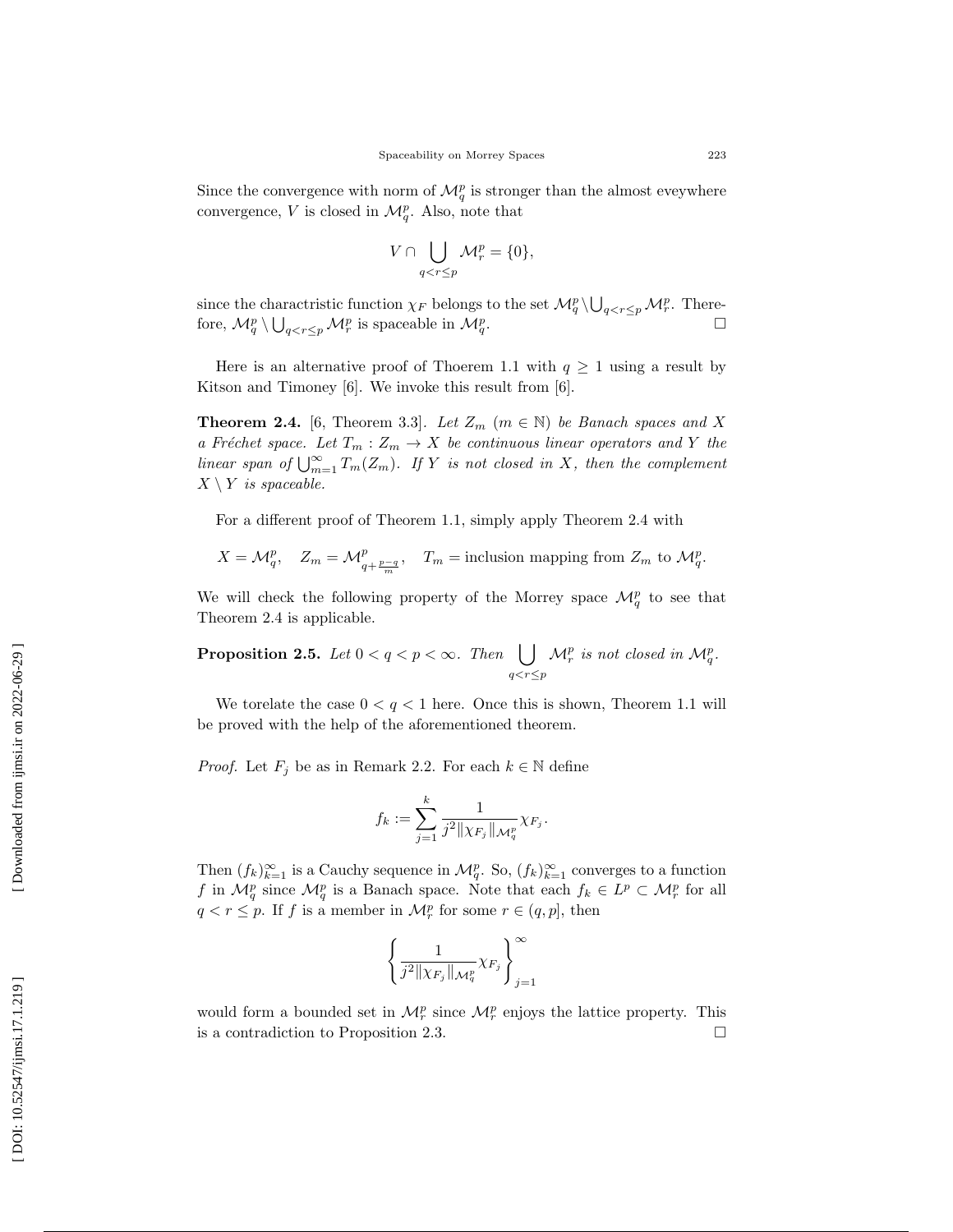#### 3. Appendix

The situation is different from the case of Lebesgue spaces.

**Proposition 3.1.** Let 
$$
0 < q < p < \infty
$$
. Then  $\bigcup_{q < r \leq p} \mathcal{M}_r^p$  is not dense in  $\mathcal{M}_q^p$ .

*Proof.* Let F be as in (2.3). We prove that  $2\chi_F$  is not in the closure of  $\bigcup \mathcal{M}_r^p$  $q < r \leq p$ by showing that for every  $q < r \leq p$ ,  $f \notin \mathcal{M}_r^p$  if  $f \in \mathcal{M}_q^p$  satisfies  $||2\chi_F - f||_{\mathcal{M}_q^p}$ 1. Indeed, if K is one of the connected components of F, then  $||f||_{L^r(K)} \ge$  $||f||_{L^q(K)} > c_q = (2^{\min(1,q)} - 1)^{\frac{1}{\min(1,q)}}$  since

$$
1 > (\|2\chi_F - f\|_{\mathcal{M}^p_q})^{\min(1,q)}
$$
  
\n
$$
\geq (\|2 - f\|_{L^q(K)})^{\min(1,q)}
$$
  
\n
$$
\geq 2^{\min(1,q)} - (\|f\|_{L^q(K)})^{\min(1,q)}.
$$

Thus,

$$
||f||_{\mathcal{M}_r^p} \ge |[0, R^j]^n|^{\frac{1}{p} - \frac{1}{r}} ||f||_{L^r([0, R^j]^n)} \ge c_q R^{\frac{jn}{p} - \frac{jn}{r}} |E_j|^{\frac{1}{r}} = c_q 2^{\frac{jn}{r} - \frac{jn}{q}} R^{\frac{jn}{q} - \frac{jn}{r}}
$$
  
for all  $j \in \mathbb{N}$ . Hence,  $||f||_{\mathcal{M}_r^p} = \infty$ , or equivalently  $f \notin \mathcal{M}_r^p$ .

### Acknowledgments

We would like to thank the referee(s) for careful reading and very good suggestions.

#### **REFERENCES**

- 1. R. M. Aron, V. I. Gurariy, J. B. Seoane-Sepúlveda, Lineability and Spaceability of Sets of Functions on R, Proc. Amer. Math. Soc., 133(3), (2005), 795-803.
- 2. G. Botelho, D. Diniz, V. V. Fávaro, D. Pellegrino, Spaceability in Banach and Quasi-Banach Sequence Spaces, Linear Algebra Appl., 434(5), (2011), 1255-1260.
- 3. G. Botelho, V. V. Fávaro, D. Pellegrino, J. B. Seoane-Sepúlveda,  $L_p[0,1] \setminus \bigcup_{q>p} L_q[0,1]$ Is Spaceable for Every  $p > 0$ , Linear Algebra Appl., 436, (2012), 2963-2965.
- 4. H. Gunawan, D. I. Hakim, M. Idris, Proper Inclusions of Morrey Spaces, Glasnik Mat., 53(73), (2018), 143-151.
- 5. V. I. Gurariy, L. Quarta, On Lineability of Sets of Continuous Functions, J. Math. Anal. Appl., **294**, (2004), 62-72.
- 6. D. Kitson, R. M. Timoney, Operator Ranges and Spaceability, J. Math. Anal. Appl., 378, (2011), 680-686.
- 7. C. B. Morrey, On the Solutions of Quasi Linear Elliptic Partial Differential Equations, Trans. Amer. Math. Soc. , 43, (1938), 126-166.
- 8. J. Peetre, On the Theory of  $\mathcal{L}_{p,\lambda}$ , J. Func. Anal., 4, (1969), 71-87.
- 9. Y. Sawano, A Non-dense Subspace in  $\mathcal{M}_q^p$  with  $1 < q < p < \infty$ , Trans. A. Razmadze Math. Inst., **171**(3), (2017), 379-380.
- 10. Y. Sawano, S. Sugano, H. Tanaka, Generalized Fractional Integral Operators and Fractional Maximal Operators in the Framework of Morrey Spaces, Trans. Amer. Math. Soc., 363(12), (2011), 6481-6503.